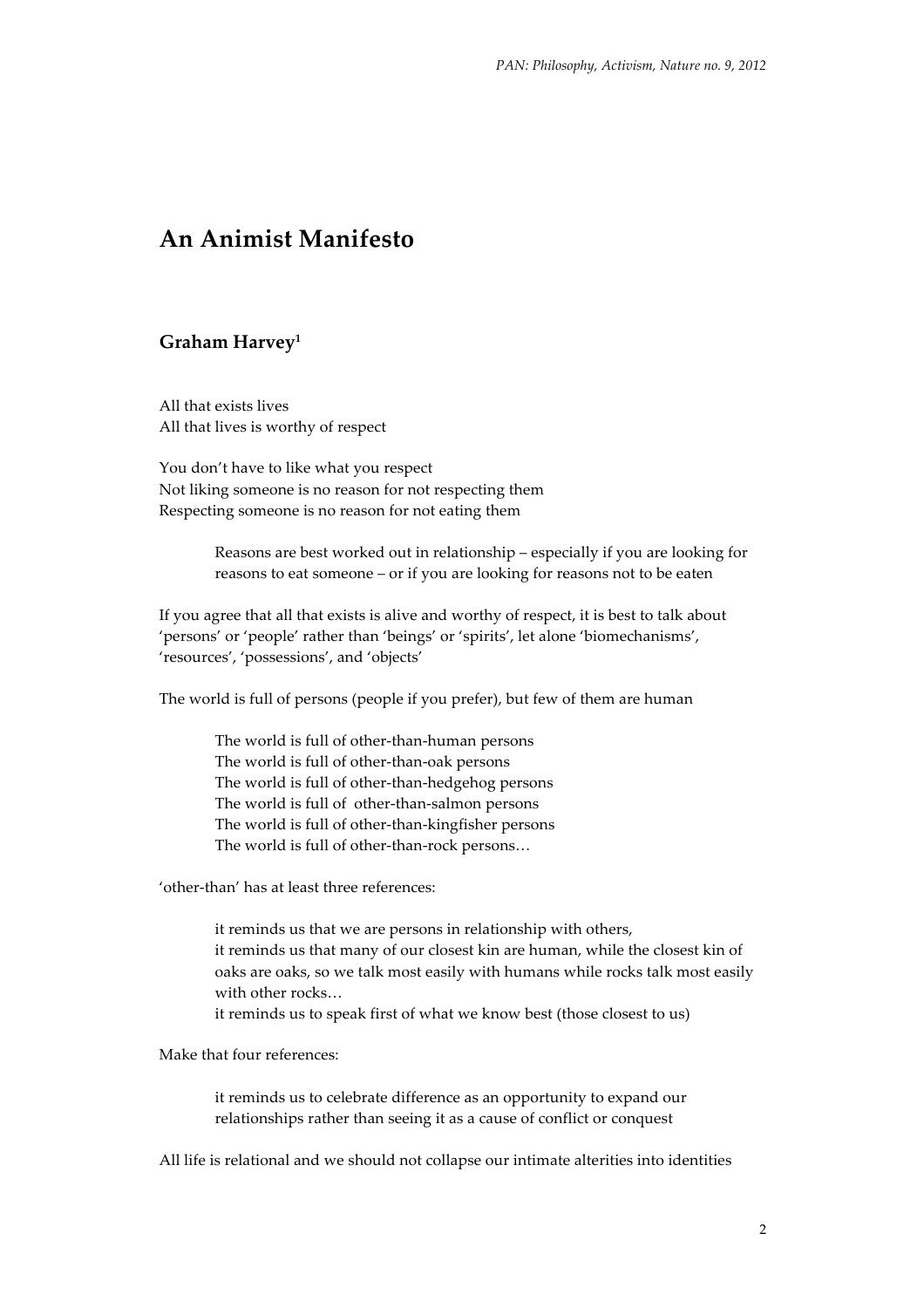Others and otherness keep us open to change, open to becoming, never finally fixed in being

Alterities resist entropy and encourage creativity through relationality, sociality (or, as William Blake said, 'enmity is true friendship')

Animism is neither monist nor dualist, it is only just beginning when you get beyond counting one, two... At its best it is thoroughly, gloriously, unashamedly, rampantly pluralist

Respect means being cautious and constructive It is cautiously approaching others  $-$  and our own wishes, It is constructing relationships, constructing opportunities to talk, to relate, to listen, to spend time in the face-to-face presence and company of others It is taking care of, caring for, caring about, being careful about... It can be shown by leaving alone and by giving gifts

believers in 'human rights', for example, demonstrate their belief in rights not only by supporting legislation to protect individuals from states, companies and majorities, but by not insisting on hogging the whole road or pavement, not insisting on another human getting out of the way on a busy street...

You don't have to hug every tree to show them respect but you might have to let trees grow where they will-you might have to move your telephone lines or greenhouse You might have to build that road away from that rock or that tree

Hugging trees that you don't know may be rude – try introducing yourself first

Just because the world and the cosmos is full of life does not make it a nice and easy place to live. Lots of persons are quite unfriendly to others. Many see us as a good dinner. They might respect us as they eat us. Or they may need education. Like us, they might learn best in relationship with others who show respect even to those they don't like, and especially to those they like the taste of.

Although evolution has no aim, life is not pointless. The purpose of life is to be good people — and good humans or good rocks or good badgers. What we have to find out is what 'good' means where we are, when we are, with whom we are, and so on. It is certainly wrapped up with the word 'respect' and all the acts that implies.

Since all that exists lives—and since all that lives is, in some senses, to some degree, conscious, communicative and relational—and since many of the persons with whom we humans share this planet have a far better idea of what's going on than we do—we can now stop all the silliness about being the pinnacle of creation, the highest achievement of evolution, the self-consciousness of the world or cosmos... We're just part of the whole living community and we've got a lot to learn. Our job isn't to save the planet, or speak for the animals, or evolve towards higher states. Many other-thanhuman people are already happily self-aware, thank you very much, and if we paid attention we might learn a few things ourselves. By the way, we're probably not alone in mistaking ourselves for the most important people in the world: hedgehogs probably think they are (but they're spiky flea-ridden beasts so why believe them?!).